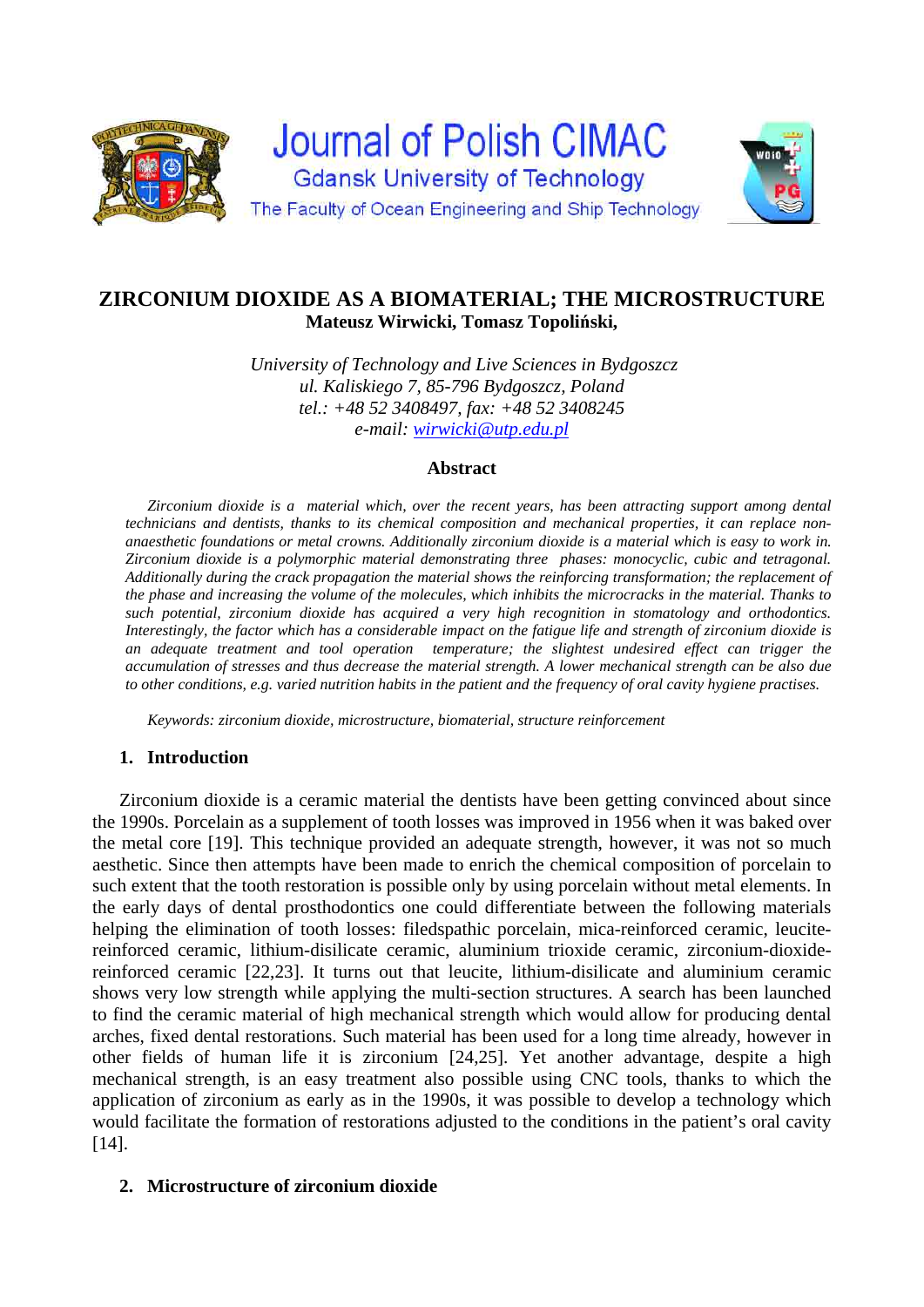The most frequent zirconium porcelain used in workshops and dental surgeries is zirconium dioxide 96%  $ZrO<sub>2</sub>$  of which mixes with 4%  $Y<sub>2</sub>O<sub>3</sub>$  [7,17]. The zirconium dioxide crystal grains themselves are  $0.2 \div 1$  µm in size [5,7,21]. Zirconium dioxide is a polymorphic material which can occur in three forms: monocyclic (commonly referred to as slanted), cubic and tetragonal. Depending on the temperature of the environment, the material occurs in one of the following forms: at room temperature it will occur in a monoclinic – monocyclic form. Heating the material to 1170 °C, one can note a tetragonal phase and above  $2370$  °C – the cubic one. From the perspective of biomechanics, it is the tetragonal phase which is the best form of the arrangement of the molecules [8,9,10]. Thanks to such additions as yttrium, magnesium and cerium, it is possible to reach that phase at room temperature. Adding 8% of magnesium oxide triggers changes in the volume of the phase during zirconium dioxide cooling. Adding  $2 \div 3\%$  stops the withdrawal of zirconium dioxide from the tetragonal phase to the cubic phase [6]. During the zirconium dioxide structure crack propagation it changes its phase from the tetragonal one into the monocyclic phase, which triggers the transformation of the molecules; hence the structure reinforcement. Such phenomenon can be referred to as the reinforcing transformation. During that process there is observed a  $3 \div 5\%$  increase in the volume of the zirconium dioxide molecules, thus decreasing the destruction energy and, in turn, decreasing the crack propagation (Fig. 1) [4,3,1]. The process decreases the dispersion of microcracks in the structure.



*Fig. 1. Diagram of the crack propagation with a change in the phase from tetragonal to monocyclic [2].* 

Zirconium dioxide with supplementary ingredients, stabilizing the structure, has been highly recognized in such areas as dental braces; the grips correcting the tooth position in the oral cavity, endodontics as hinges, dowels supporting the tooth, single teeth and fixed dentures [11,12]. Analysing the strength, one must note that preparing the material itself, the zirconium dioxide, bonded with another supplementing element, plays a very big role. The dental labs preparing the surfaces use fine cutters the operation of which does not disturb the arrangement of the material structure molecules, namely an increase in strength. Operating coarse cutters triggers considerable defects in the material structure and thus high stresses. Similarly during operation one shall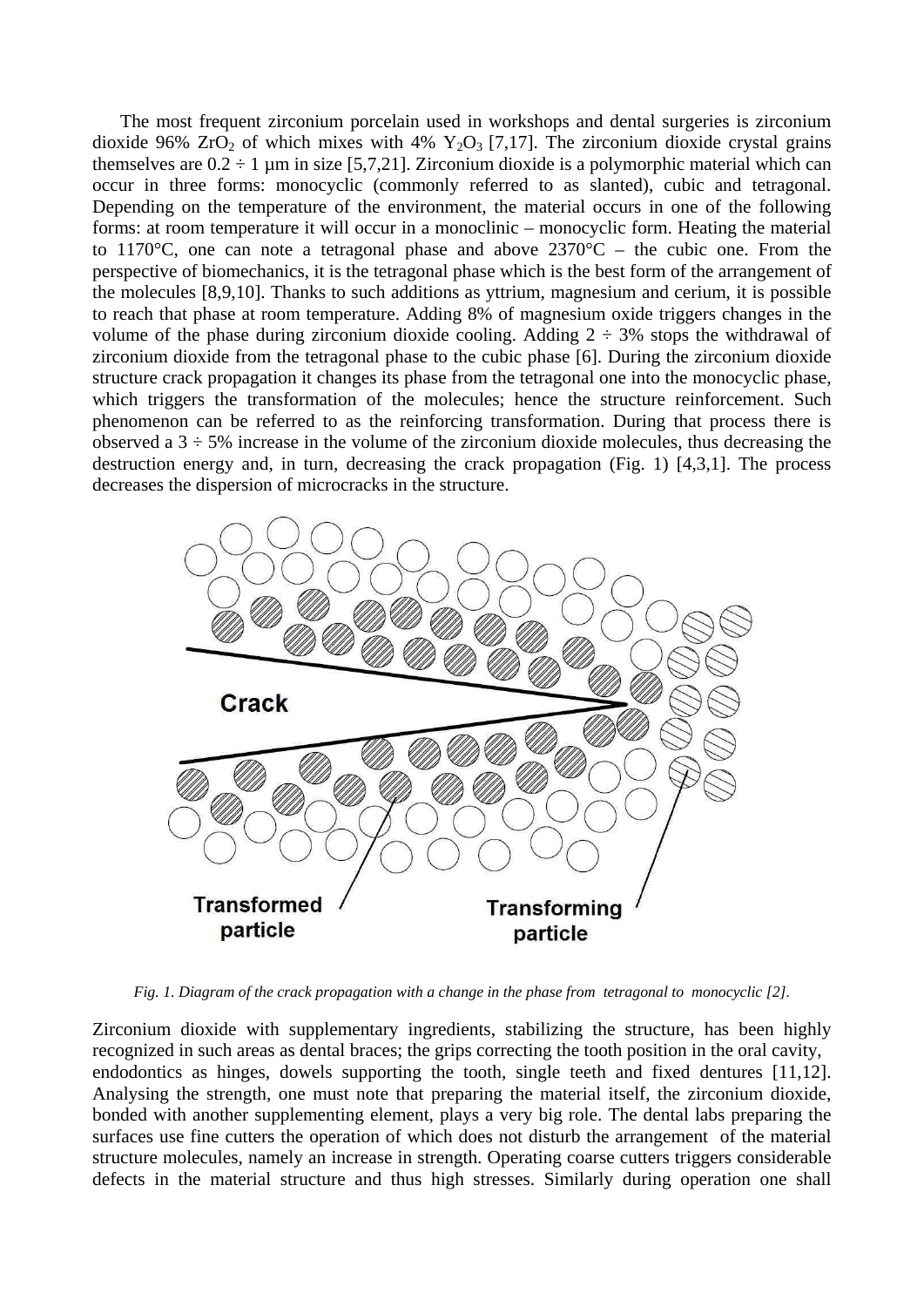consider the effect of temperature which plays an essential role in the structural changes and even triggers reverse transformation [13,16].

#### **3. Summary**

Over the recent years one can note a growing interest in the material such as zirconium dioxide. Thanks to various chemical bonds, yttrium, magnesium and cerium, it is possible to adjust the microstructure to the required application in orthodontics or endodontics of the oral cavity. Zirconium demonstrates high mechanical strength and easy treatment. Thanks to special CNC devices and the CAD/CAM software, the dental technicians can make dental crowns and arch bridges. A special process of ceramic burning taking even up to 11 hours at the temperature of 1400 °C and the accompanying contraction reaching  $18 \div 25\%$  point to a high material life [13, 15]. The only problem has been, so far, a low number of studies which would determine whether the material ages, under which conditions it ages and what affects that process. It can be due to other material work conditions in the oral cavity, various nutrition habits in the patient as well as the frequency of the oral cavity hygiene practises. An interesting phenomenon which occurs in the zirconium dioxide material during the crack propagation is its self-strengthening, the so called self-repair potential [20]. Material ions go through various phases and increase their volume even up to 5%, thanks to which the material microcrack propagation decreases. The strength is also affected by the material preparation process itself as well as its treatment. The application of the adequate tools; fine cutters which, while at work, do not trigger a considerable temperature increase, will not result in a change in the material phase and, as a result, high stress concentrations [25].

#### **References**

- [1] Bitter K., Meyer-Luckel H., Priehn K., Martus P., Kielbassa A.M., *Bond strengths of resin cements to fiber – reinforced composite posts.* Am J Dent 19, pp.138–42, 2006.
- [2] Butler E.P., *Transformation toughned zirconia ceramics.* Mat Sci Tech 1 pp.417 32,1985.
- [3] Chevalier J., *What future for zirconia as a biomaterial?* Biomater., 27, pp. 539-546,2006.
- [4] Conrad H. J., Seong W. J., Pesun I. J., *Current ceramic materials and systems with clinical recommendations: A systematic review.* J. Prosthet. Dent., 98,pp. 389-404, 2007.
- [5] Della Bona A., Kelly J.R., *The clinical success of all-ceramic restorations.* J Am Dent Assoc 139, pp. 8–13, 2008.
- [6] Denry I., Kelly J.R., *State of the art of zirconia for dental applications.* Dent Mater 24, pp. 299–307, 2008.
- [7] Dejak B., Kacprzak M., Suliborski B., Śmielak B. *Struktura i niektóre właściwości ceramik dentystycznych stosowanych w uzupełnieniach pełnoceramicznych w świetle literatury.* Protet. Stomol., LVI 6, pp. 471-477, 2006.
- [8] Garvie R. C., Hannink R. H., Pascoe R. T., *Ceramic steel?* Nature 258, pp. 703-704, 1975.
- [9] Garvie R.C., Nicholson P.S., *Structure and thermodynamical properties of partially stabilized zirconia in the CaO –*  $ZrO<sub>2</sub>$  *system.* J Amer Ceram Soc 55, pp.152 -7, 1972..
- [10] Gupta T.K., Bechtold J.H., Kuznickie R.C., Cado L.H., Rossing B.R., *Stabilization of tetragonal phase in polycrystalline zirconia.* J Mater Sci 13, pp.1464,1978.
- [11] Kelly J. R., Denry I.: *Stabilized zirconia as a structural ceramic: An overview.* Dent. Mater., 24,pp. 289-298,2008.
- [12] Lasek K., Okoński P., Mierzwińska Nastalska E., *Tlenek cyrkonu właściwości fizyczne i zastosowanie kliniczne.* Protet. Stomatol., LIX 6, pp. 415 – 422, 2009.
- [13] Nakamura K., Kanno T., Milleding P., Ortengren U., *Zirconia as a dental implant abutment material: a systematic review.* Int J Prosthodont. 23,pp. 299-309, 2010.